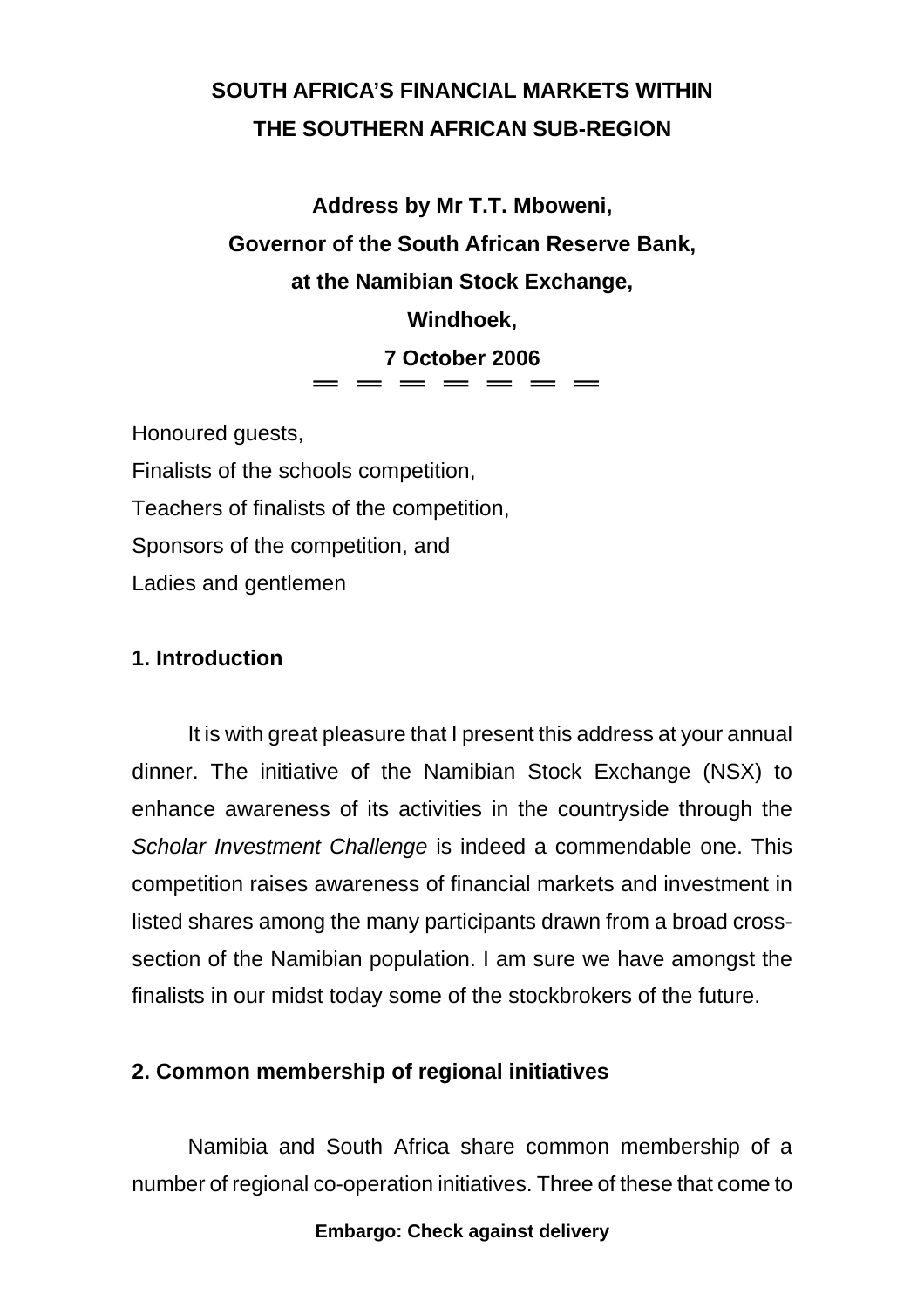mind are the Southern African Development Community (SADC); the Southern African Customs Union (SACU); and the Common Monetary Area (CMA). Moreover, the Bank of Namibia and the South African Reserve Bank are active participants in the Committee of Central Bank Governors in SADC and the Association of African Central Banks.

Of these regional co-operation initiatives, the CMA is the smallest in terms of the number of member countries. However, it is the initiative with the most direct bearing on monetary policy and financial market issues. The CMA comprises South Africa, Namibia, Lesotho and Swaziland. Previously it existed as an informal arrangement and included Botswana. In 1976 the arrangement was formalised in a series of bi-lateral agreements. At this point Botswana chose not to join the monetary area and Namibia joined after independence in 1990. Although member countries have their own currencies, these currencies trade at par and are pegged to the South African rand. Member countries also apply broadly similar exchange control measures. This currency arrangement has various implications for the CMA countries and their central banks. I wish to mention three of these today.

First, the South African Reserve Bank leads the way in setting monetary policy for the CMA countries. However we do take cognisance of the views of the partner banks in periodic meetings of the CMA governors prior to the meetings of the Monetary Policy Committee.

**Embargo: Check against delivery**  Secondly, South Africa has adopted inflation targeting as its nominal anchor for monetary policy in February 2000. The target is to keep CPIX inflation (that is, headline inflation excluding mortgage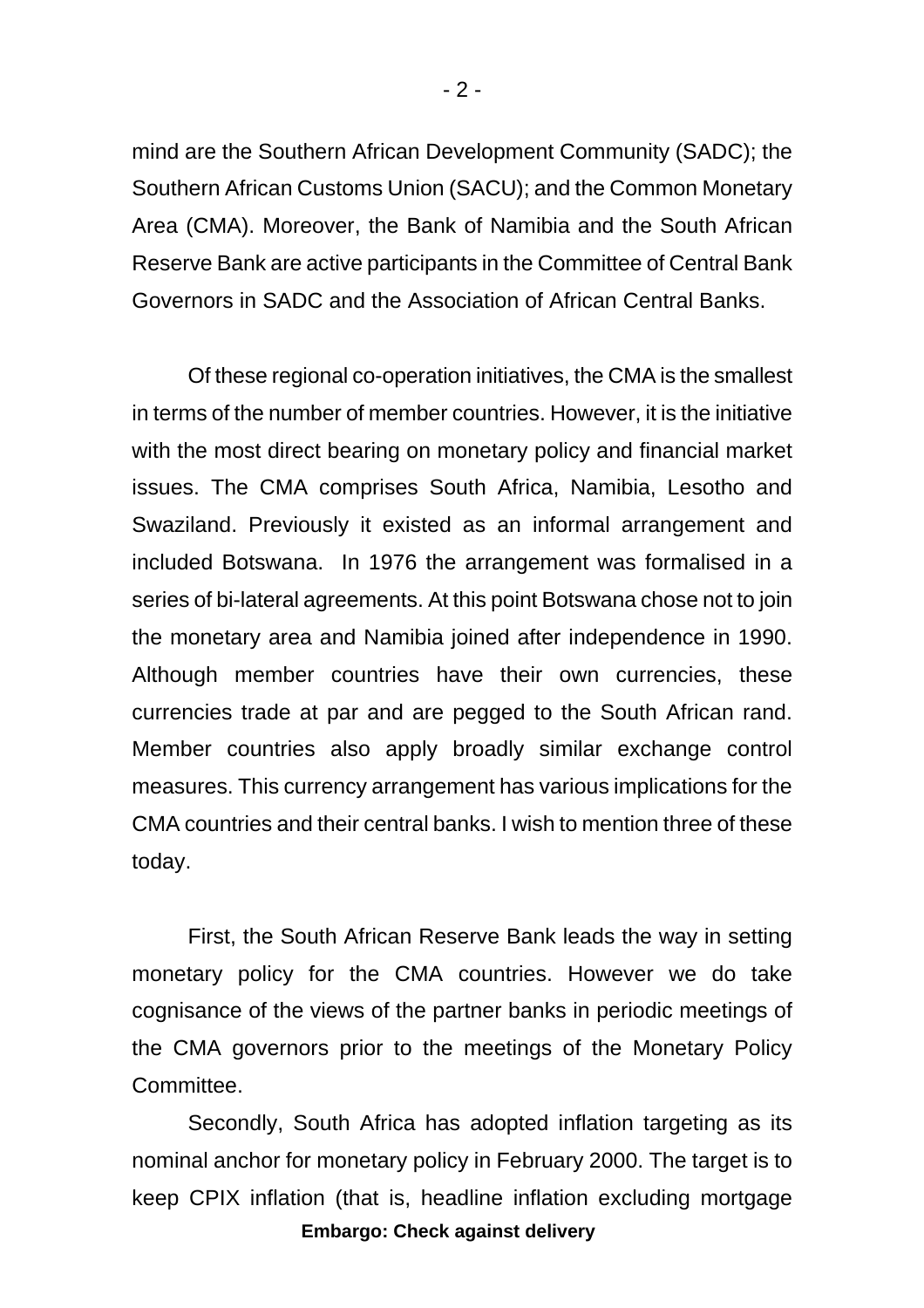interest costs) within a range of 3 to 6 per cent. This policy has served the interests not only of South Africa, but also of its CMA partners, as is evidenced by the fact that the South African rate of inflation used for targeting purposes has remained inside the target range since September 2003. The CMA partner countries have also reaped similar benefits; for example, the inflation rate in Namibia has declined from 9,3 per cent in 2000 to 2,3 per cent in 2005. I will say a bit more about South Africa's monetary policy later on.

Lastly, the possibility of establishing a central bank for the CMA countries is raised from time to time. A study was conducted in 2005 under the auspices of the CCBG outlining the costs and benefits of the creation of a common central bank for the CMA countries. However, decisions in this regard will be taken by the political leaders of the CMA countries, rather than by central bankers. This is probably a matter of particular importance for our younger audience, as they might perhaps find employment at this institution one day.

### **4. Exchange controls and related tax amnesty**

In view of the high degree of regional co-operation discussed above, it is necessary to make mention of the successful exchange controls and related tax amnesty of South Africa. This amnesty was announced by the South African Minister of Finance, Trevor Manuel, in February 2003.

**Embargo: Check against delivery**  The amnesty was announced against the background of an extensive system of exchange controls that have been in place in South Africa for a considerable period of time. Since democratic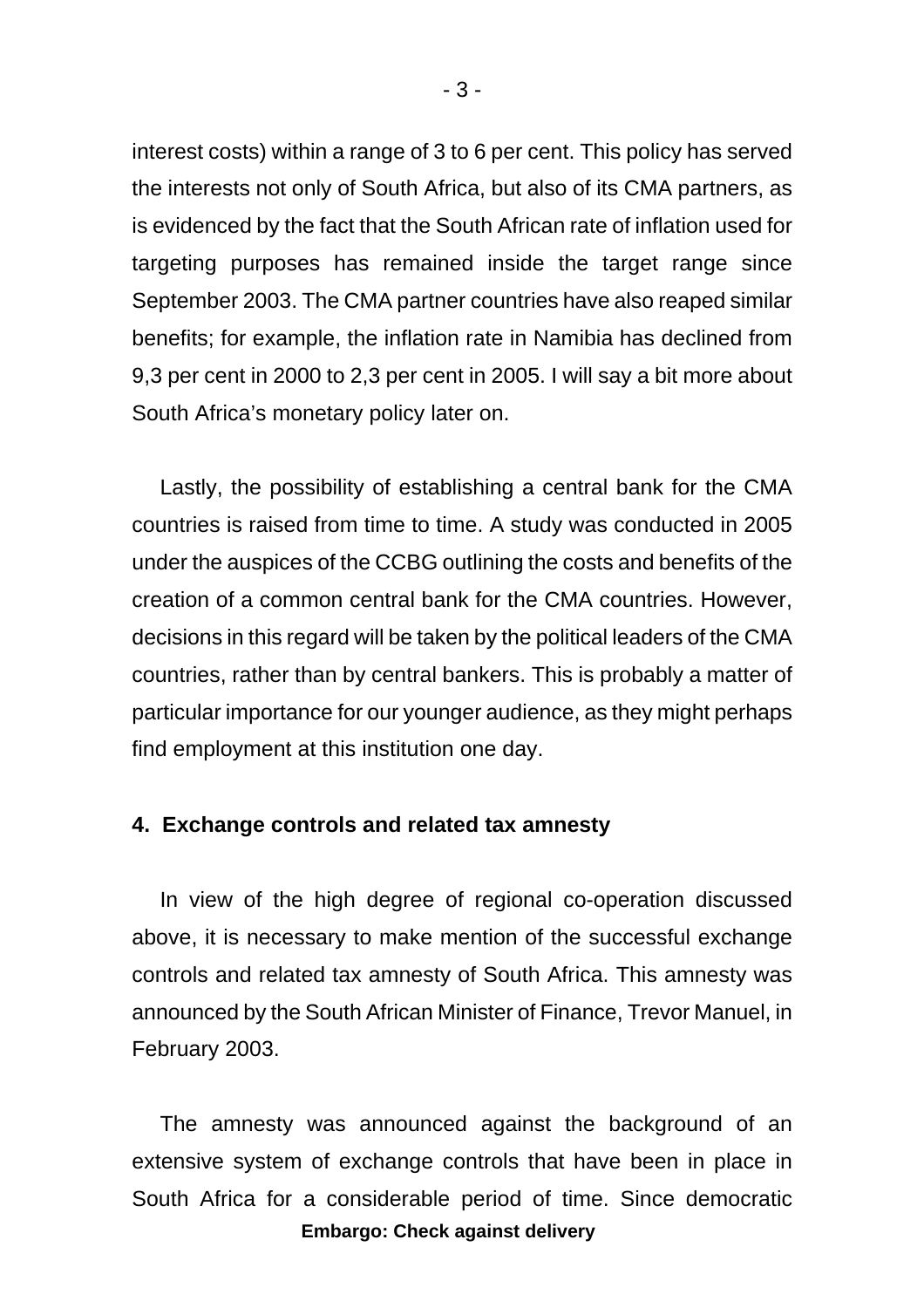elections in South Africa in 1994, considerable progress has been made with the gradual liberalisation of controls. Measures included the abolition of the financial rand and the introduction of liberal foreign investment allowances for South African companies. This was particularly the case for investment in Africa. In addition, the foreign investment allowances for South African individuals have been increased over time to the current level of R2 million per individual.

The announcement of the amnesty was a next step in the gradual relaxation of exchange controls. The amnesty had as its four goals the broadening of the domestic tax base; provision of an opportunity to South Africans to regularise their affairs without fear of prosecution; provision of updated information to the South African Reserve Bank and the South African Revenue Service; and facilitation of repatriation of foreign assets to South Africa without fear of recrimination.

The amnesty succeeded beyond all expectations of the authorities. More than 42 000 people applied for amnesty and more than 99 per cent of these applicants were granted amnesty. All four stated goals of the amnesty were achieved.

First, amnesty applicants disclosed undeclared receipts and accruals amounting to R1,36 billion, which will increase the personal income tax base by an estimated R400 million. Secondly, applicants who disclosed previously unauthorised assets are shielded from prosecution. Moreover, the amnesty legislation also relieved banks and financial advisors from reporting responsibilities in terms of the South African Financial Intelligence Centre Act, thus protecting the applicants.

#### **Embargo: Check against delivery**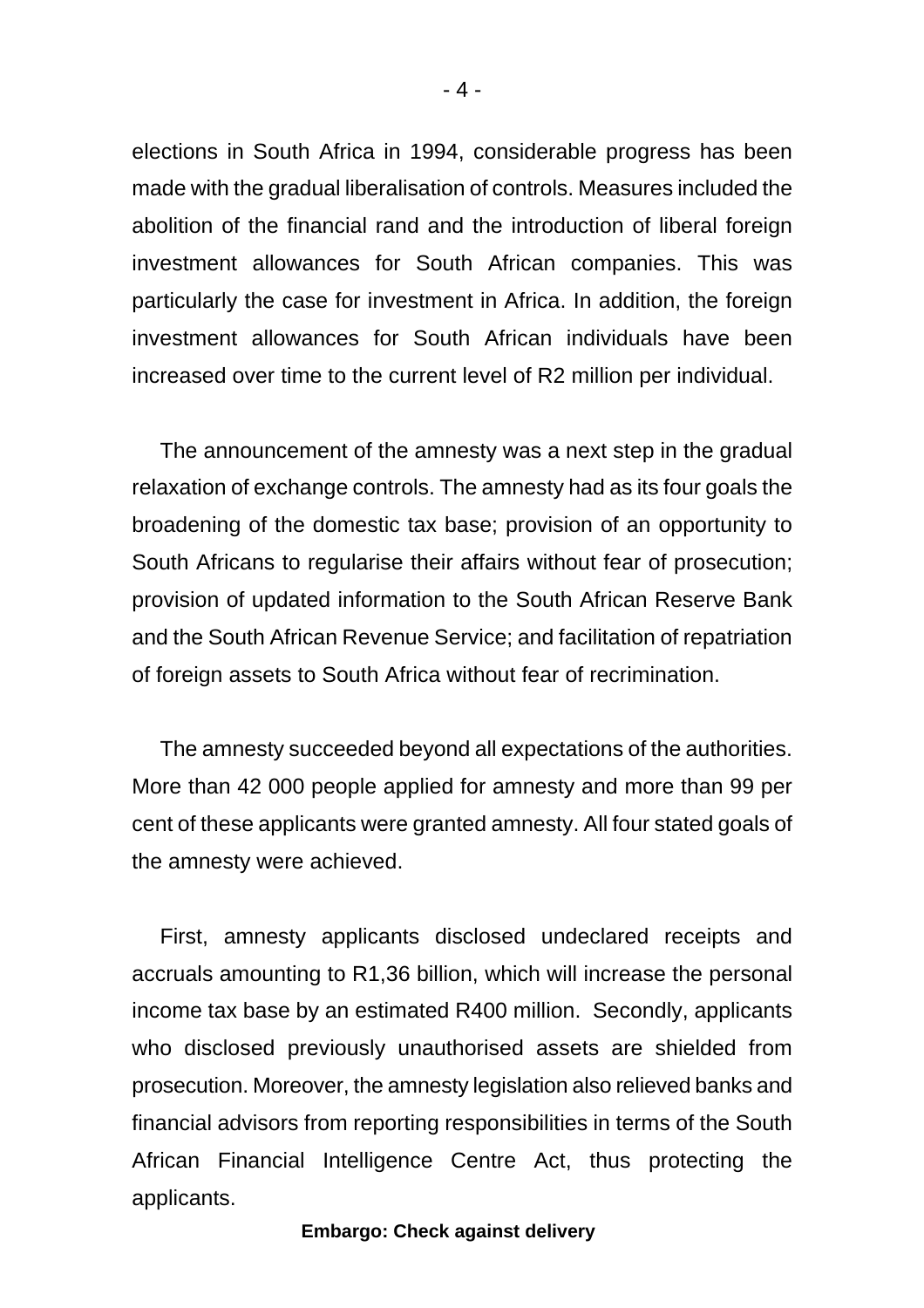In terms of the third objective, applicants disclosed around R 68,9 billion in foreign assets, of which R 45 billion constituted unauthorised foreign assets. Fourthly, the amnesty process facilitated the repatriation of funds to South Africa.

Applicants paid a total of R 2,87 billion in amnesty levies in respect of unauthorised foreign assets. These levies amount to some 0,7 per cent of total tax collections of the central government in the 2005/06 fiscal year, and to some 2,3 per cent of personal income tax for the same period.

The successful completion of the amnesty in South Africa is a further step in the direction of complete exchange control liberalisation. The stated objective of the South African government is to proceed with a gradual relaxation of controls. Relatively few controls remain, so much so that when full abolition is announced, it will most likely be a non-event.

### **5. The South African financial markets**

Financial market developments in South Africa have significant implications for financial markets in the region. I would therefore like to share with you some key features of the South African financial markets. Starting with the equity market, the JSE is one of the oldest stock exchanges in the world, having been established as far back as 1886. In its 120 years of existence, it has developed into the 17th biggest stock exchange in the world – a remarkable achievement for an emerging market country like South Africa.

**Embargo: Check against delivery**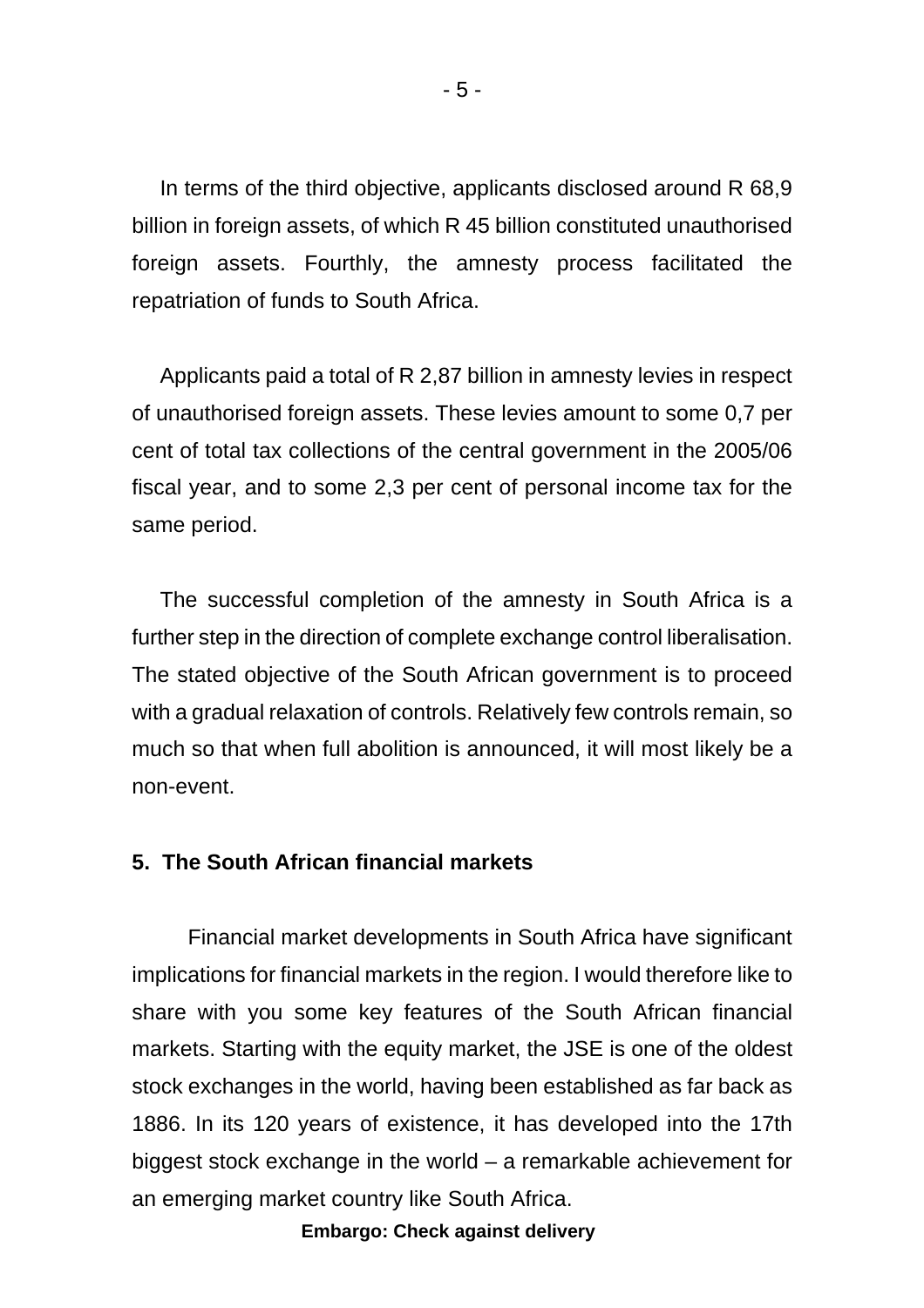Over recent years, there have been a number of important developments in the JSE, which contributed to its efficiency and global standing. Trading is fully automated through an electronic clearing and settlement system, the STRATE system (Share TRAnsactions Totally Electronic). The product base of the JSE has also expanded to include not only shares, but also a range of equity, commodity and interest rate derivatives.

In 2002, the JSE entered into a strategic alliance with the London Stock Exchange (LSE). This alliance led to a number of further improvements, such as the implementation of a new trading system and an indexing system that is aligned to that of the JSE, as well as the adoption of listing requirements that are in line with international best practice. These developments enhanced the profile of the JSE, in particular to international investors.

The latest development in the history of the JSE was its own demutualisation in 2005. It became a public unlisted company on 1 July 2005, and listed on its own exchange a year later.

At the end of 2005, the JSE had a market capitalisation of R3,6 trillion, with 388 companies listed on the exchange. Just over 60 of these companies are listed on at least two other stock exchanges. Some have up to seven listings, including listings on the major exchanges of the world. Turnover on the JSE has shown strong growth over recent years, increasing from an annual turnover of R22 billion in 1992 to R1 279 billion in 2005.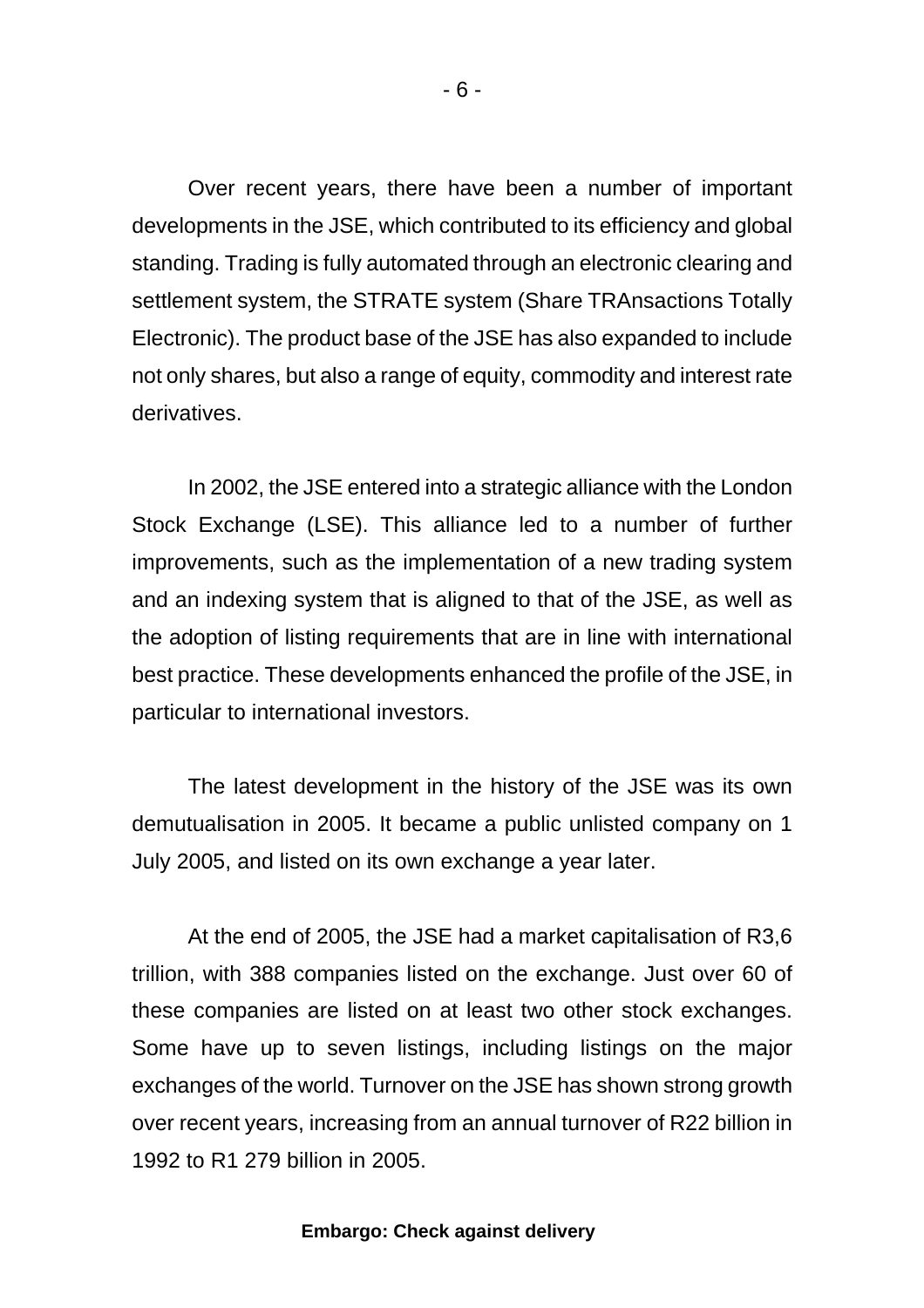Alongside the equity market, the South African bond market is also formalised in the form of the Bond Exchange of South Africa (Besa), which was established 10 years ago, in 1996. As at 31 December 2005, Besa had granted a listing to 493 debt securities, issued by 71 borrowers, with a total nominal value of R637 billion – equal to just over 40 per cent of gross domestic product (GDP). All bonds have been dematerialised and trading has been fully automated.

Government bonds comprise around 60 per cent of the bonds listed on Besa, with the rest consisting of bonds issued by parastatals and corporates. Corporate bond issuances are currently increasing at a much faster rate than government bond issuances. The annual turnover on Besa has increased from R2,1 trillion in 1995 to R8,1 trillion in 2005. The annual turnover is currently about 38 times the market capitalisation, indicating good overall liquidity. In the current year to date, the turnover on Besa has already exceeded that of the full year of 2005.

 Developed domestic bond markets not only provide for an additional channel for domestic savings mobilisation, they also provide valuable information to the MPC. Expected monetary policy developments are reflected in bond yields and we, in turn, get a lot of information from the bond market about market expectations concerning future monetary policy, inflation and growth.

**Embargo: Check against delivery**  Non-residents are active participants in the South African capital markets, accounting for around 20 per cent of daily turnover on both the JSE and Besa. In the year to the end of September, non-residents have bought a net R59 billion worth of South African equities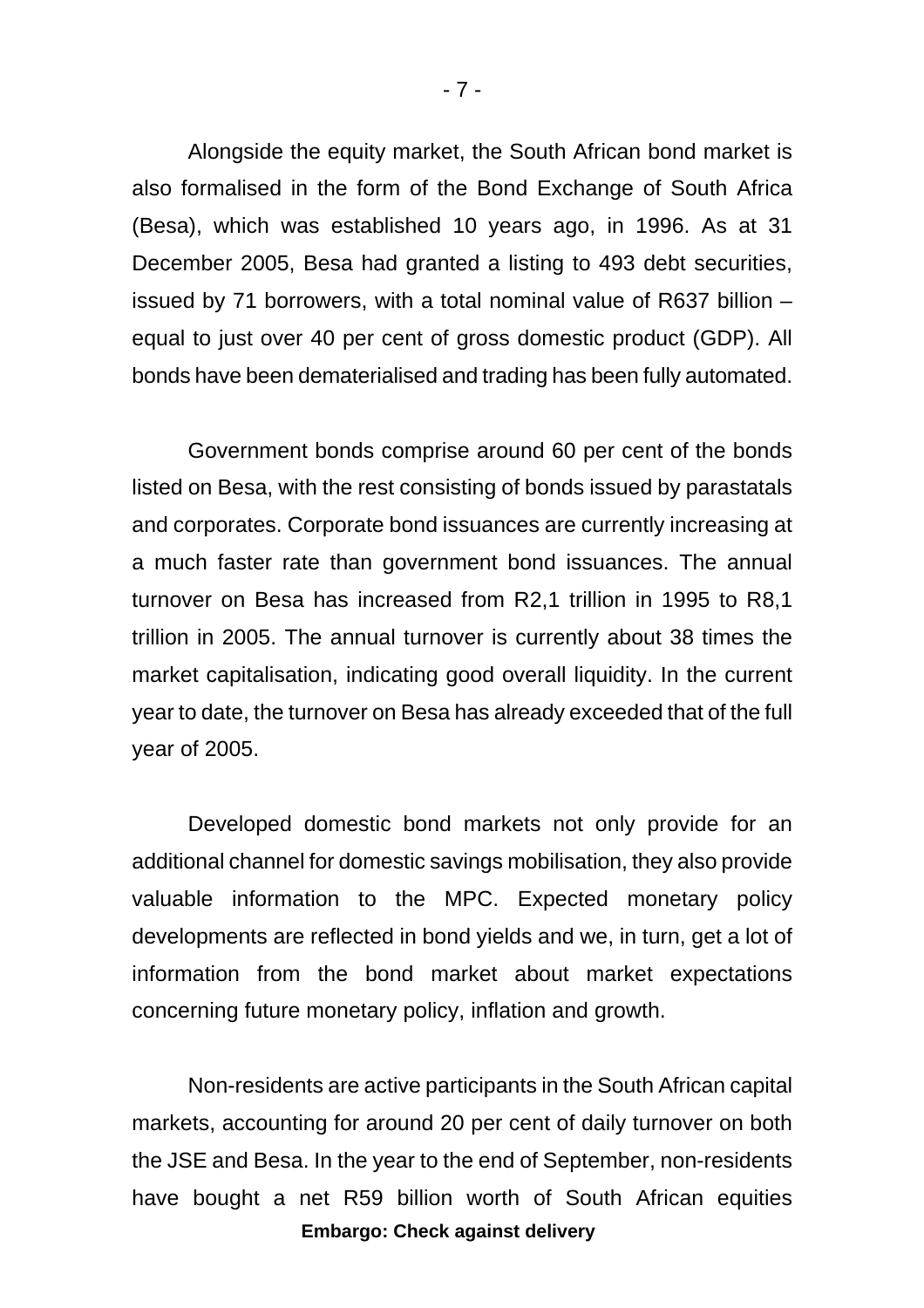compared to R50 billion in 2005. Net purchases of bonds have amounted to R20 billion, compared to net sales of R11 billion last year. In addition to improving the liquidity of our capital markets, these purchases help to finance South Africa's current account deficit.

The participation of non-residents in the domestic financial markets is facilitated by a liquid market for foreign exchange. The average daily turnover against rand in the South African foreign exchange market is around USD10 billion, and non-residents account for around 65 per cent of these transactions. However, one downside of such a liquid market is that it tends to make the rand (and, of course, the Namibian dollar with it) much more volatile than the currencies of other emerging-market currencies with less liquid foreign exchange markets.

### **6. The NSX and the JSE Limited**

Compared to the JSE, the NSX is still young, as it was established 14 years ago in 1992. However, the establishment of an exchange represented an important step forward for Namibia in the development of its capital market, and in providing an important avenue for domestic savings mobilisation.

**Embargo: Check against delivery**  The success of the NSX is illustrated by the fact that by 2005 it was the second largest African stock exchange in terms of total market capitalisation and the fifth largest in terms of traded value. Currently, 28 companies are listed on the NSX; a high number of which have a dual listing on the JSE. The NSX was also the first exchange in SADC to start using the JSE's electronic trading system (the Jet system) in November 1998. Share trading on the NSX of dual-listed South African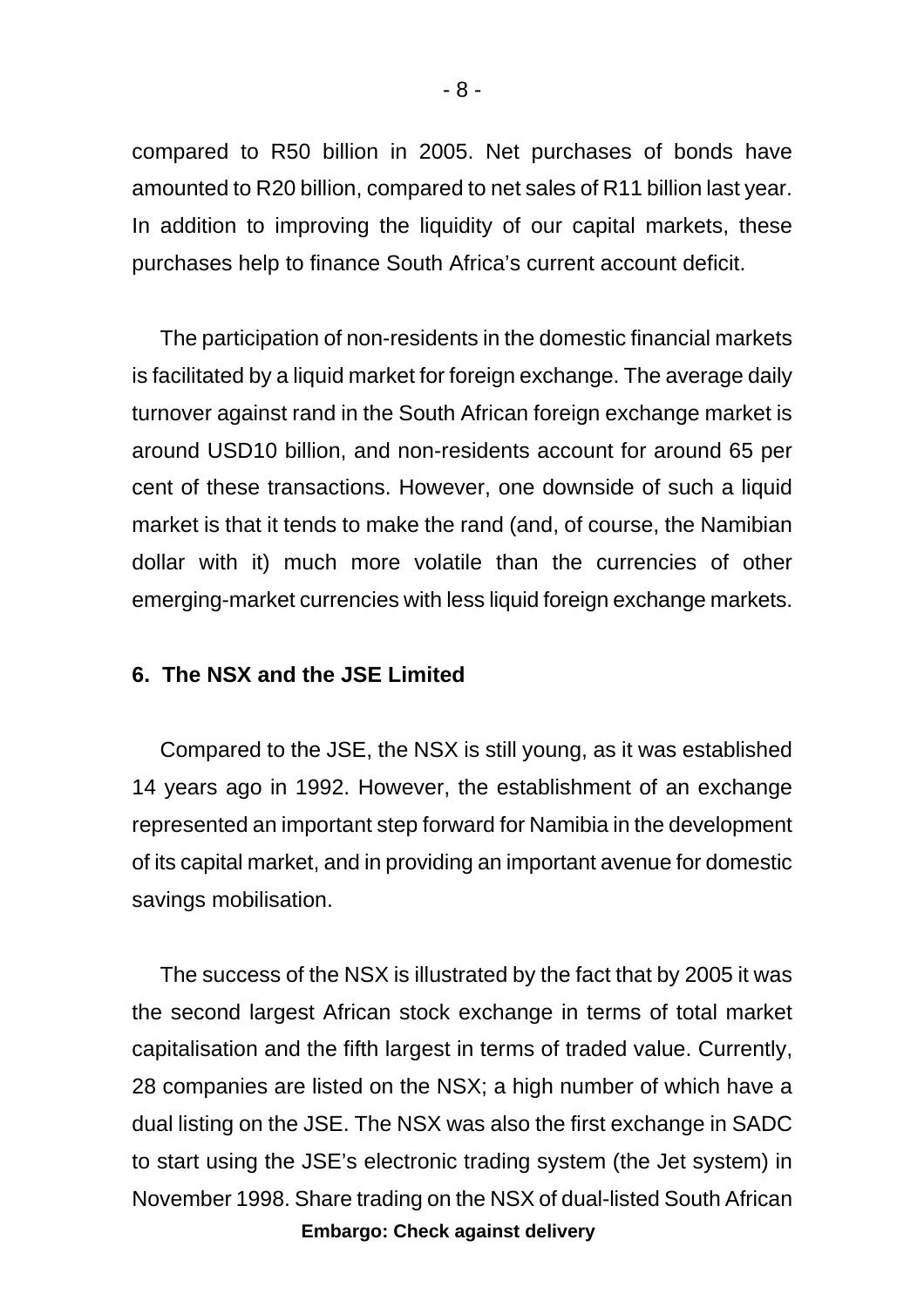companies is settled through STRATE. The existence of dual-listings improves the liquidity and turnover on the NSX, making these shares more attractive to investors. While benefiting from its close relationship with the JSE, the NSX retains control over its own listing requirements, regulations and supervision over compliance, and can adapt these according to the requirements of the domestic economy.

 The NSX and the JSE are both founder members of the Committee of SADC Stock Exchanges (COSSE). The Committee of SADC Ministers for Finance and Investment agreed to recognise COSSE as a private sector association at their meeting held on 18 July 1997 in South Africa. In terms of the aims of COSSE, the NSX and the JSE play an important role in the institutional structures of stock exchanges in SADC. Among others, COSSE has set itself the challenging goal of establishing by 2008 an integrated real-time network of the national securities markets within SADC, thus facilitating progress with the process of financial integration within the SADC region. This will pave the way towards cross-border listings and, therefore, trading and investments among the different Member Exchanges of SADC. However, like all successful developments in market infrastructure, this should also be driven by market participants, who will seek the optimum balance between cost and risk.

### **7. Recent monetary policy developments in South Africa**

**Embargo: Check against delivery**  As I indicated earlier, the existence of the CMA implies that South Africa effectively determines monetary policy for the whole CMA. CPIX inflation has been within the inflation target range since September 2003 and averaged 4,3 per cent and 3,9 per cent in 2004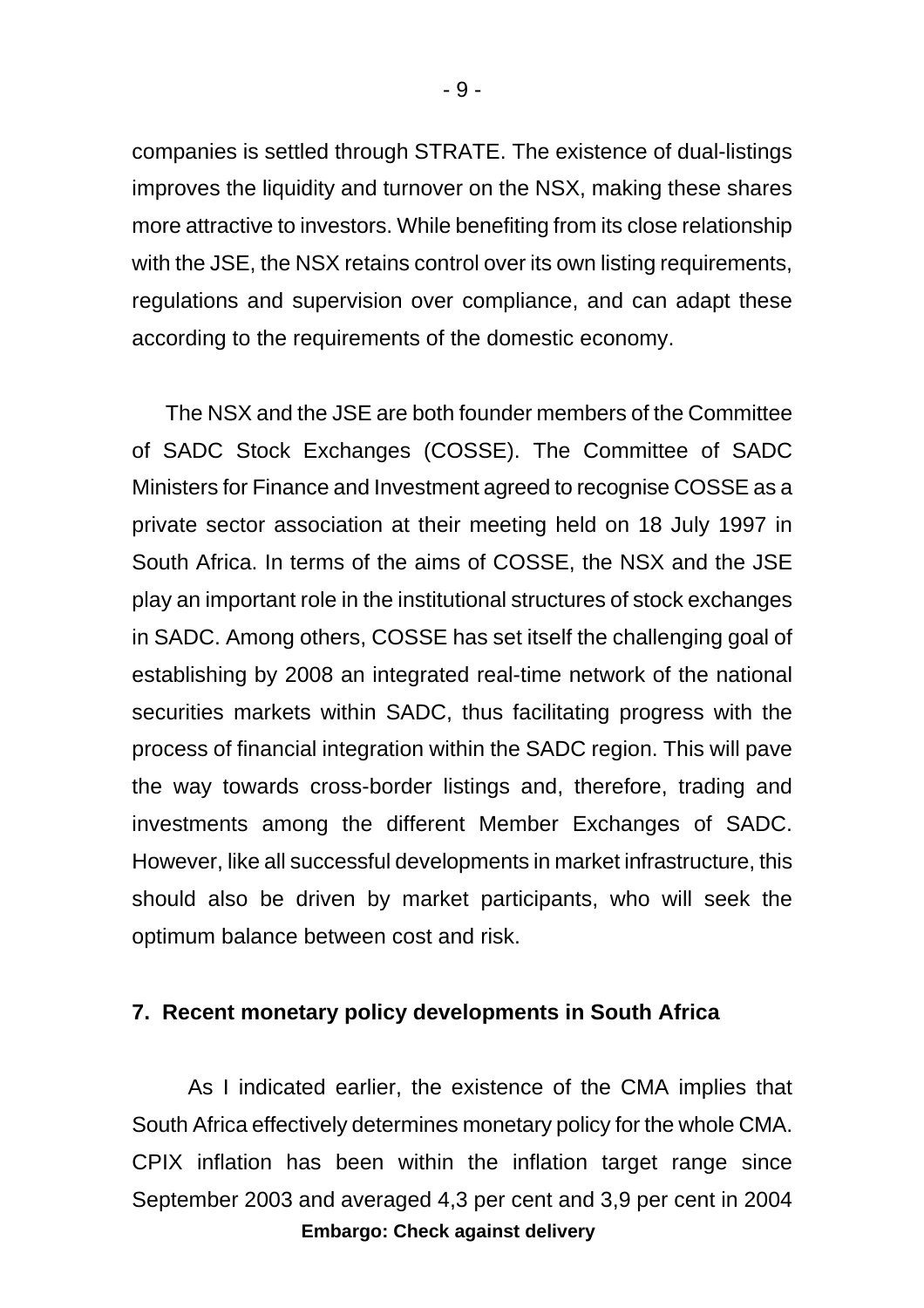and 2005 respectively. Since March of this year, CPIX inflation has been steadily rising, mainly as a result of rising energy and food prices, and in August inflation increased at a year-on-year rate of 5 per cent.

Buoyant consumer demand, which increased at an annualised rate of 8 per cent in the second quarter of this year, has been posing a further risk to the inflation outlook. This demand has been fuelled by credit extension growth in excess of 25 per cent. These developments contributed to the expanding current account deficit which measured in excess of 6 cent of GDP in each of the first two quarters of this year. This is turn has contributed to the recent weakness in the rand, which has depreciated on a trade weighted basis by approximately 23 per cent since early May. This degree of depreciation, in turn, poses a further risk to the inflation outlook.

In response to these developments, the Monetary Policy Committee of the South African Reserve Bank has raised the repo rate by 50 basis points at each of the past two meetings of the Monetary Policy Committee. This change in the monetary policy stance has occurred against the backdrop of a strongly growing domestic economy. South Africa's economic growth averaged 4,5 per cent and 4,9 per cent in 2004 and 2005 respectively. Despite the change in the monetary policy stance, we do not anticipate that growth prospects will be significantly undermined. Our focus, however, remains on the inflation target, and we will continue to strive to maintain CPIX inflation within the 3-to-6 per cent target range.

# **6. Conclusion**